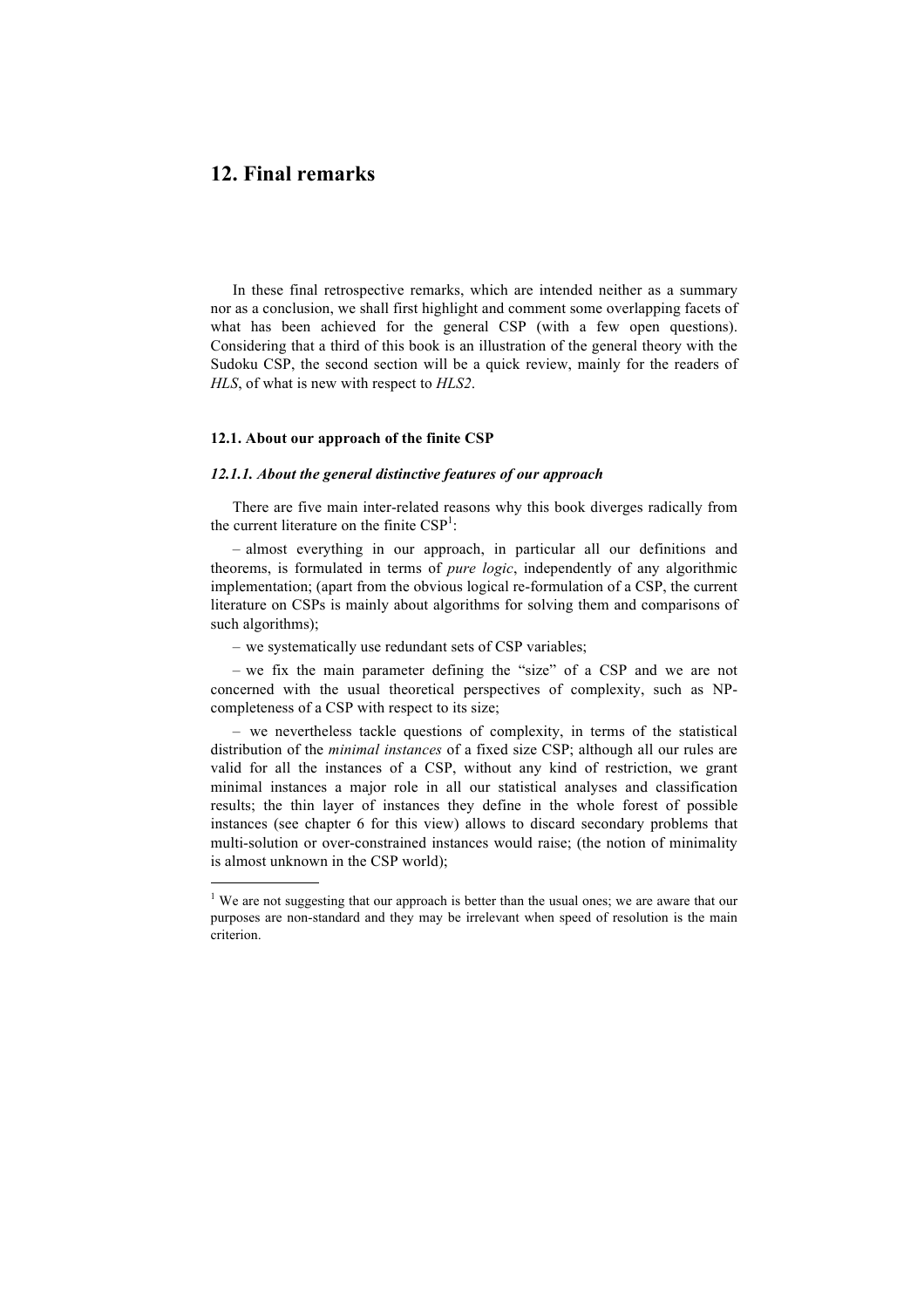– last but not least, our *purposes* lie much beyond the usual ones of finding a solution or finding the fastest algorithm for it. Here, *instead of the solution as a result, we are interested in the solution as a proof of the result, i.e. in the resolution path*. Accordingly, we have concentrated on finding *understandable, meaningful, pure logic* resolution paths – though these words do not have a clear pre-assigned meaning.

We have taken this purpose into account in Part I by interpreting the "pure logic" requirement literally – i.e. as a solution completely defined in terms of mathematical logic (with no reference to any algorithmic notions). Thus, we have introduced a general resolution paradigm based on progressive candidate elimination (which amounts to progressive domain restriction, a classical idea in the CSP community), but in which each of these eliminations is justified by a single, well defined *resolution rule* of a given *resolution theory* and is interpreted in modal (non algorithmic) terms. We have established a clear logical (intuitionistic) status for the notion of a candidate (a notion that does not pertain to the CSP Theory). Moreover, we have shown that the modal operator that naturally appears in any formal definition of a candidate can be "forgotten" when we state resolution rules, provided that we work with intuitionistic (or constructive) instead of classical logic (which is not a restriction in practice).

Once this logical framework is set, a more precise purpose can be examined, not completely independent from the original vague "understandable" and "meaningful" ones: one may want the *simplest* pure logic solution. As is generally understood without saying when one speaks of the simplest solution to a mathematical problem. we mean neither easiest to discover for a human being nor computationally cheapest, but simplest to understand for the reader. Even with such precisions, we have shown that "simplest" may still have many different, all logically grounded, meanings, associated with different (purely logical) ratings of instances.

Taking for granted that hard minimal instances of most fixed size CSPs cannot be solved by elementary rules but they require some kind of chain rules (with the classical xy-chains of Sudoku as our initial inspiration), we have refined our general paradigm by defining families of resolution rules of increasing (logical and computational) complexity, valid for any CSP: some reversible (Bivalue Chains, Reversible Subset Chains, Reversible g-Subset Chains) and some oriented, much more powerful ones (whips, g-whips,  $S_n$ -whips,  $gS_n$ -whips, W<sub>n</sub>-whips and similar braid families).

The different resolution paths obtained with each of these families correspond to different legitimate meanings of "simplest" (when they lead to a solution) and, in spite of strong subsumption relationships, we have shown that none of them can be completely reduced to another. Said otherwise: there does not seem to be any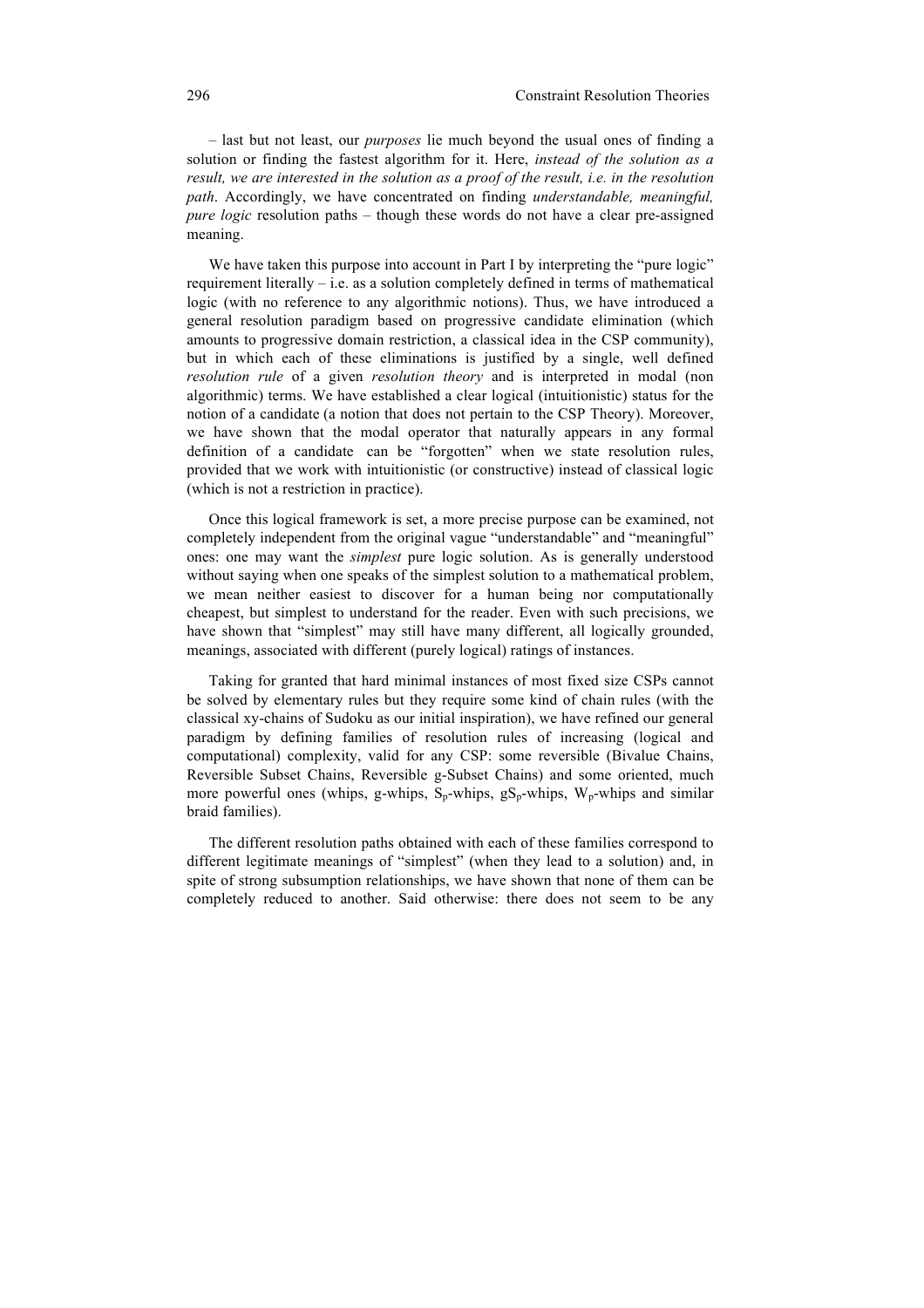universal notion of simplicity for the resolution of a CSP; this is exemplified by the various ratings ascribed to some CSP instances in several chapters.

# *12.1.2. About our resolution rules (whips, braids, …)*

Regarding these new families of chain rules, now reversing the history of our theoretical developments, four main points should be recalled:

– We have introduced a formal definition of Trial-and-Error (T&E), a procedure that, in noticeable contrast with the well known structured search algorithms (breadth-first, depth-first, …) and all their CSP specific variants implementing some form of constraint propagation (arc-consistency, path-consistency, MAC, ...), allows no "guessing", in the sense that it accepts no solution found by sheer chance during the search process: a value for a CSP variable is accepted only if all its other possible values have been tested and each of them has been proven to lead to a contradiction.

– With the "T&E vs braids" theorem and its "T&E(T) vs T-braids" extensions to various resolution theories T, we have proven that a solution obtained by the T&E(T) procedure can always be replaced by a "pure logic" solution based on Tbraids, i.e. on sequential patterns accepting simpler patterns taken from the rules in T as their building blocks.

– Because its importance could not be over-estimated, we have proven in great detail that all our generalised braid resolution theories (braids,  $g$ -braids,  $S_n$ -braids,  $gS_p$ -braids,  $B_p$ -braids, ...) have the confluence property. Thanks to it, we have justified the idea that these types of logical theories can be supplemented by a "simplest first" strategy, defined by ascribing in a natural way a different priority to each of their rules. When one tries to compute the rating of an instance and to find the simplest, pure logic solution for it, in the sense that it has a resolution path with the shortest possible braids in the family (which the T&E procedure alone is unable to provide), this strategy allows to consider only one resolution path; without this property, all of them should *a priori* be examined, which would add an exponential factor to computational complexity. Even if the goal of maximum simplicity is not retained, the property of stability for confluence of these T-braid resolution theories remains useful, because it guarantees that valid eliminations and assertions occasionally found by any other consistent opportunistic solving methods cannot introduce any risk of missing a solution based on T-braids.

– With the statistical results in chapter 6, we have also shown that, in spite of a major structural difference between whips and braids (the "continuity" condition), whips (even if restricted to no-loop ones) are a very good approximation of braids (at least in the Sudoku case), in the double sense that: 1) the associated W and B ratings are rarely different when the W rating is finite and 2) the same "simplest first" strategy, *a priori* justified for braids but not for whips, can be applied to whips, with the result that a good approximation of the W rating is obtained after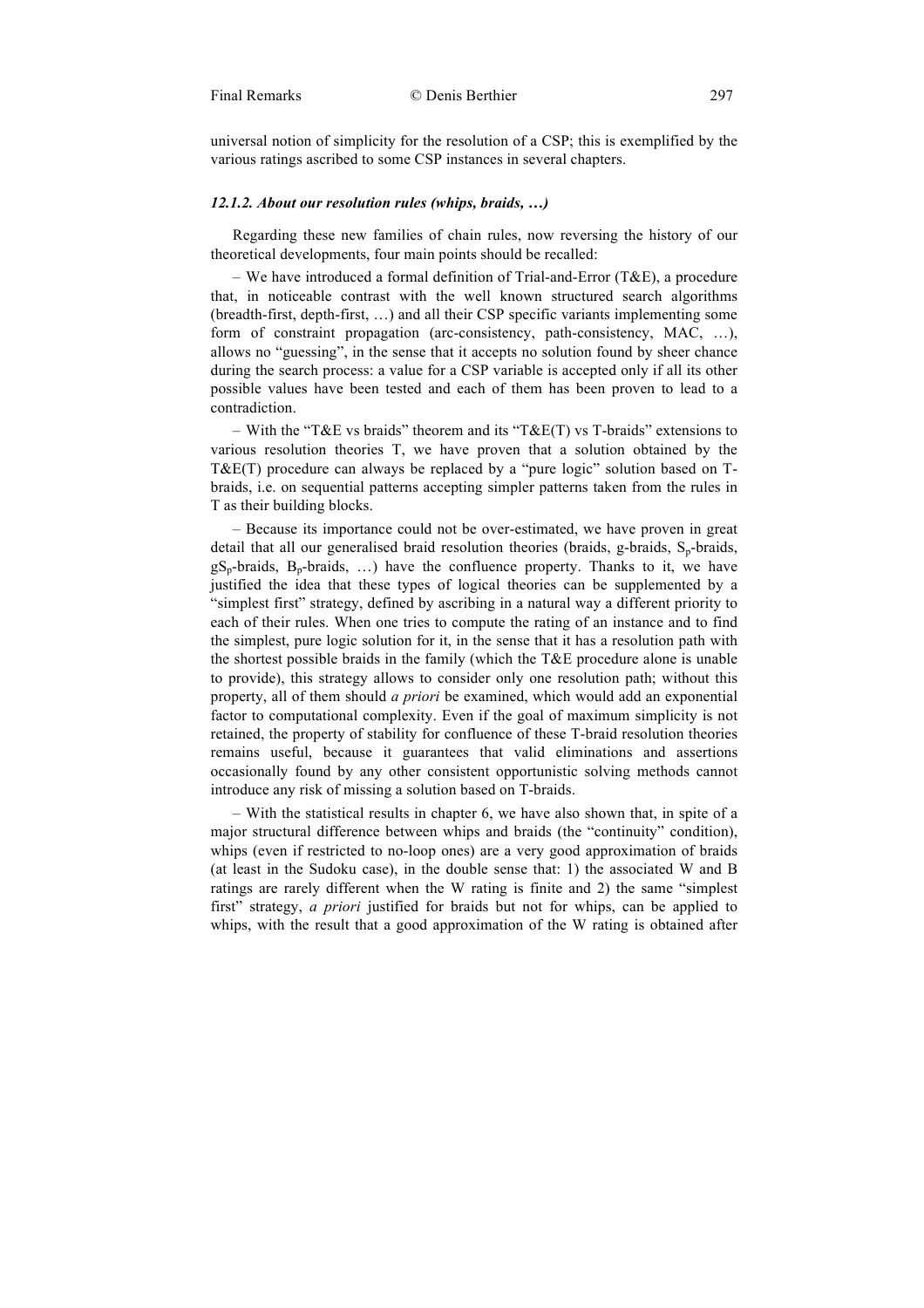considering only one resolution path (i.e. the concrete effects of non confluence of the whip resolution theories appear only rarely). This is the best situation one can desire for a restriction: it reduces structural (and computational) complexity but it entails little difference in classification results.<sup>2</sup> Of course, much work remains to be done to check whether this proximity of whips and braids is true for CSPs other than Sudoku and for all the types of extended whips and braids defined in this book.

#### *12.1.3. About human solving based on these rules*

The four above-mentioned points have their correlates regarding a human trying to solve an instance of a CSP "manually" (or should we say "neuronally"?), as may be the "standard" situation for some CSPs, such as games:

– It should first be noted that  $T\&E$  seems to be the most natural resolution method for a human who is unaware of more complex possibilities and who does not accept guessing. This was initially only a vague intuition. But, with time, it has received some concrete support from our experience in the Sudoku micro-world (with friends, students, contacts, or from questions of newcomers on forums), considering the way new players spontaneously re-invent it without even having to think of it. Indeed, it does not seem that they reject guessing *a priori*; they start by using it and they feel unsatisfied about it after some time; "no-guessing" appears as an additional *a posteriori* requirement.

– The "T&E vs braids" theorem means that the most natural T&E solving technique, in spite of being strongly anathemised by some Sudoku experts, is not so far from being compatible with the abstract "pure logic" requirement. Moreover, its proof shows that a human solver can always modify a T&E solution in order to present it as a braid solution. Thanks to the subsumption theorems or to the more general "T&E(T) vs T-braids" theorem, this remains true when he learns more elaborate techniques (such as Subset or g-Subset rules) and starts to combine them with T&E.

– Finding the shortest braid solution is a much harder goal than finding any solution based on braids and this is where the main divergence with a solution obtained by mere T&E occurs. For the human solver who started with T&E, it is nevertheless a natural step to try to find a shorter (even if not the shortest) solution. An obvious possibility consists of excising the useless branches; but one can also look for alternative braids, either for the same elimination or for a different one.

1

<sup>&</sup>lt;sup>2</sup> By contrast, the "reversibility" condition often imposed on chains (never clearly formulated before *HLS* but widely accepted in some Sudoku circles) is very restrictive and it leads some players to reject solutions based on non-reversible (or "oriented") chains (such as whips and braids) and to the (in our opinion, hopeless for really hard instances) search for extremely complex patterns (such as all kinds of what we would call extended g-Fish patterns: finned, sashimi, chains of g-Fish, …). This said, we acknowledge that Reversible Subset Chains (Nice Loops, AICs) may have some appeal for moderately complex instances.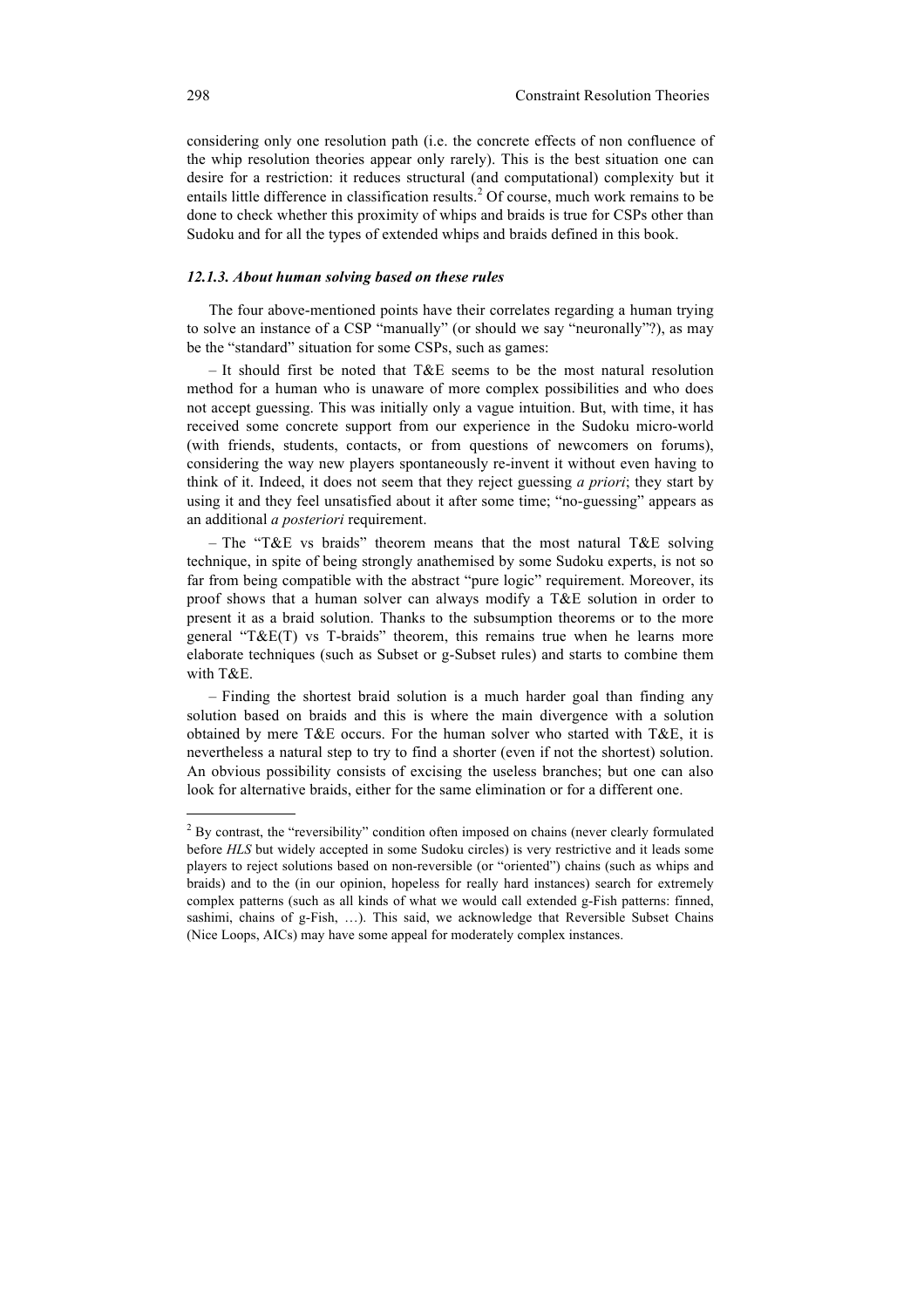– As for the fourth point, a human solver is very likely to have spontaneously the idea of using the continuity condition to guide his search for a contradiction on some target Z: it means giving a preference to the last result obtained.

Finally, for a human solver, the transition from the spontaneous  $T\&E$  procedure to the search for whips can be considered as a very natural process. Looking for Subsets and then for g-Subsets can also be considered as a natural, though different, evolution. And the two can be combined. Once more, there is no unique way of defining what "the best solution" may mean.

Of course, a human player can follow a very different learning path, starting with xy-chains and progressively trying to spot patterns from the ascending sequence of more complex rules following our discovery path in *HLS*.

#### *12.1.4. About the similarity between Subsets and whips/braids of same size*

We have noticed a remarkable formal similarity between Subsets and whips/braids of same size (see Figure 11.3 and comments there). It has appeared in very explicit ways in the proofs of confluence and of the generalised "T&E vs braids" theorems for the  $S_p$ -braids and  $B_p$ -braids.

But whips/braids have a much greater resolution power than Subsets of same size, at least in the Sudoku CSP, as shown by the general subsumption theorems in section 8.7 and the specific statistical results in Table 8.1. As mentioned in section 8.7.3, these results indicate that the definition of Subsets is much more restrictive than the definition of whips. In Subsets, transversal sets are defined by a single constraint. In whips, the fact of being linked to the target or to a given previous right-linking candidate plays a role very similar to each of these transversal sets. But being linked to a candidate is much less restrictive than being linked to it via a preassigned constraint; in this respect, the three elementary examples for whips of length 2 in sections 8.7.1.1 and 8.8.1 are illuminating. As shown by the subsumption and almost-subsumption results in section 8.7, the few cases of Subsets not covered by whips because of the restrictions related to sequentiality are too rarely met in practice to be able to compensate for this.

For the above reasons, we conjecture that, in any CSP, whips/braids have a much greater resolution power than Subsets of same length p, for small values of p; for larger values of p, it is less clear because there may be an increasing number of cases of non-subsumption but there may also be more ways of being linked to a candidate. Probably, much depends on how many different constraints a given candidate can participate in. This is an area where much more work is necessary.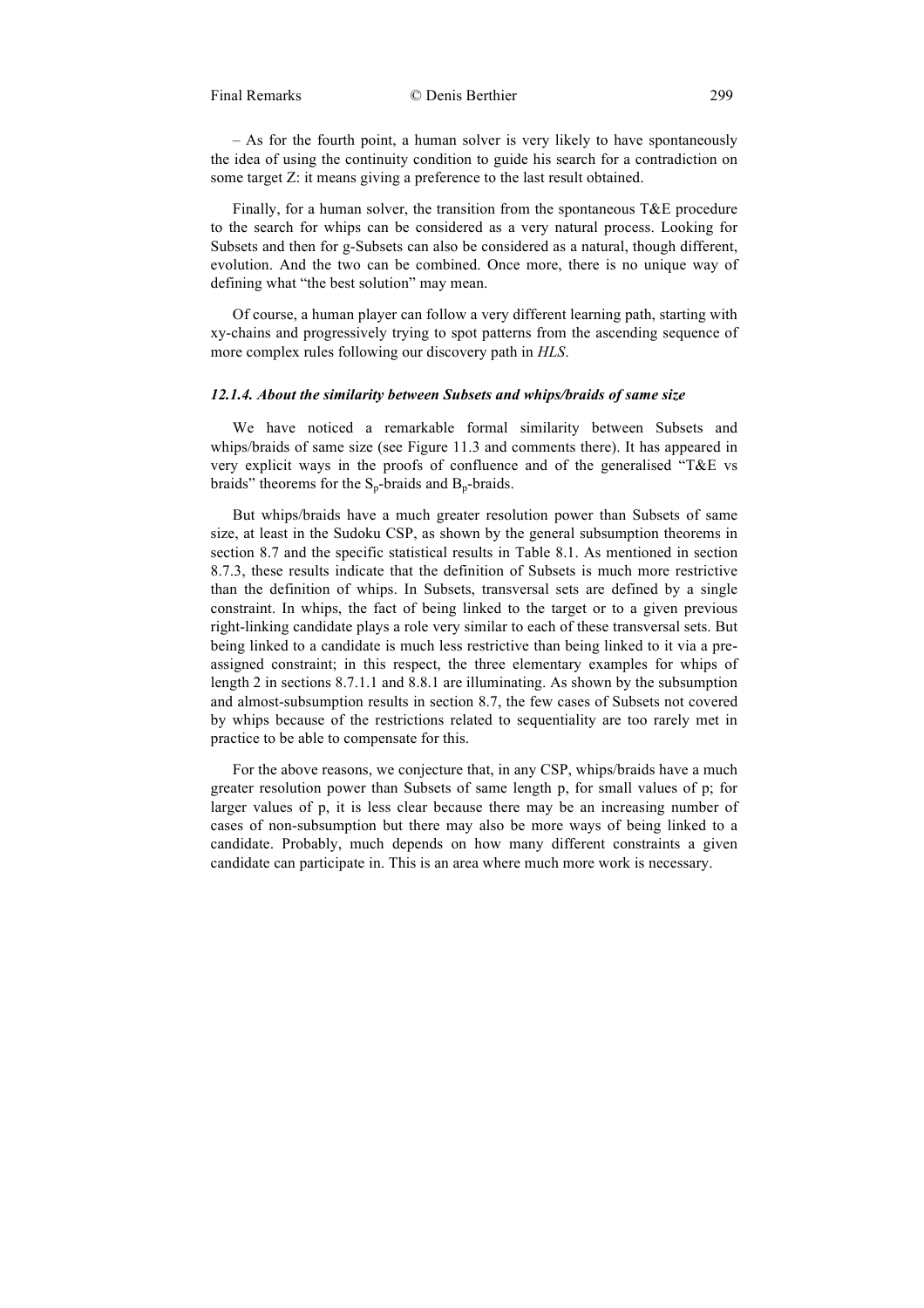#### *12.1.5. About minimal instances and uniqueness*

Considering that, most of the time, we restrict our attention to minimal instances that (by definition) have a unique solution, one may wonder why we do not introduce any "axiom" of uniqueness. Indeed, there are many reasons:

– it is true that we restrict all our statistical analyses of resolution rules to minimal instances, for reasons that have been explained in the Introduction; but it does not entail that validity of resolution rules should *per se* be limited to minimal instances; on the contrary, they should apply to any instance; in a few examples in this book, our rules have even been used to prove non-uniqueness or non-existence of solutions;

– as mentioned in the Introduction, from the point of view of Logic, uniqueness cannot be an *axiom*, at least not an axiom that could impose uniqueness of a solution; it can only be an *assumption*; moreover, when incorrectly applied to a multi-solution instance, the *assumption* of uniqueness can lead, via a vicious circle, to the erroneous *conclusion* that an instance has a unique solution; we have given an example in *HLS1*, section XXII.3.1 (section 3.1 of chapter "Miscellanea" in *HLS2*);

– uniqueness is not a constraint the CSP solver (be he human or machine) is expected or can choose to satisfy; in some CSPs or some situations (such as for statistical analyses or for games like Sudoku), uniqueness may be a requirement to the provider of instances (he should provide only "well formed", i.e. minimal, instances); the CSP solver can then decide to trust his provider or not; if he does and he uses rules based on it in his resolution paths, then uniqueness can best be described as an oracle; for this reason, in all the solutions we have given, uniqueness is never assumed, but it is proven constructively from the givens;

– the fact is, there is no known way of exploiting the assumption of uniqueness for writing any general resolution rule for uniqueness; and we can take no inspiration in the Sudoku case, because all the known rules for uniqueness are based on Sudoku specific constraints;

– in the Sudoku case, the known rules of uniqueness, when added to a resolution theory with the confluence property, destroy confluence (see *HLS* for an example);

– still in the Sudoku case, it does not seem that the known rules for uniqueness have much resolution power; there is no known example that could be solved if they are used but that could not without them.

Of course, we are not trying to deter anyone from using uniqueness, if they like it, in CSPs for which it allows to formulate specific rules, such as Sudoku (where it has always been a very controversial topic, but it has also led to the definition of smart rules); in some rare cases, it can simplify the resolution paths. We are only explaining why we chose not to use it in our theoretical approach.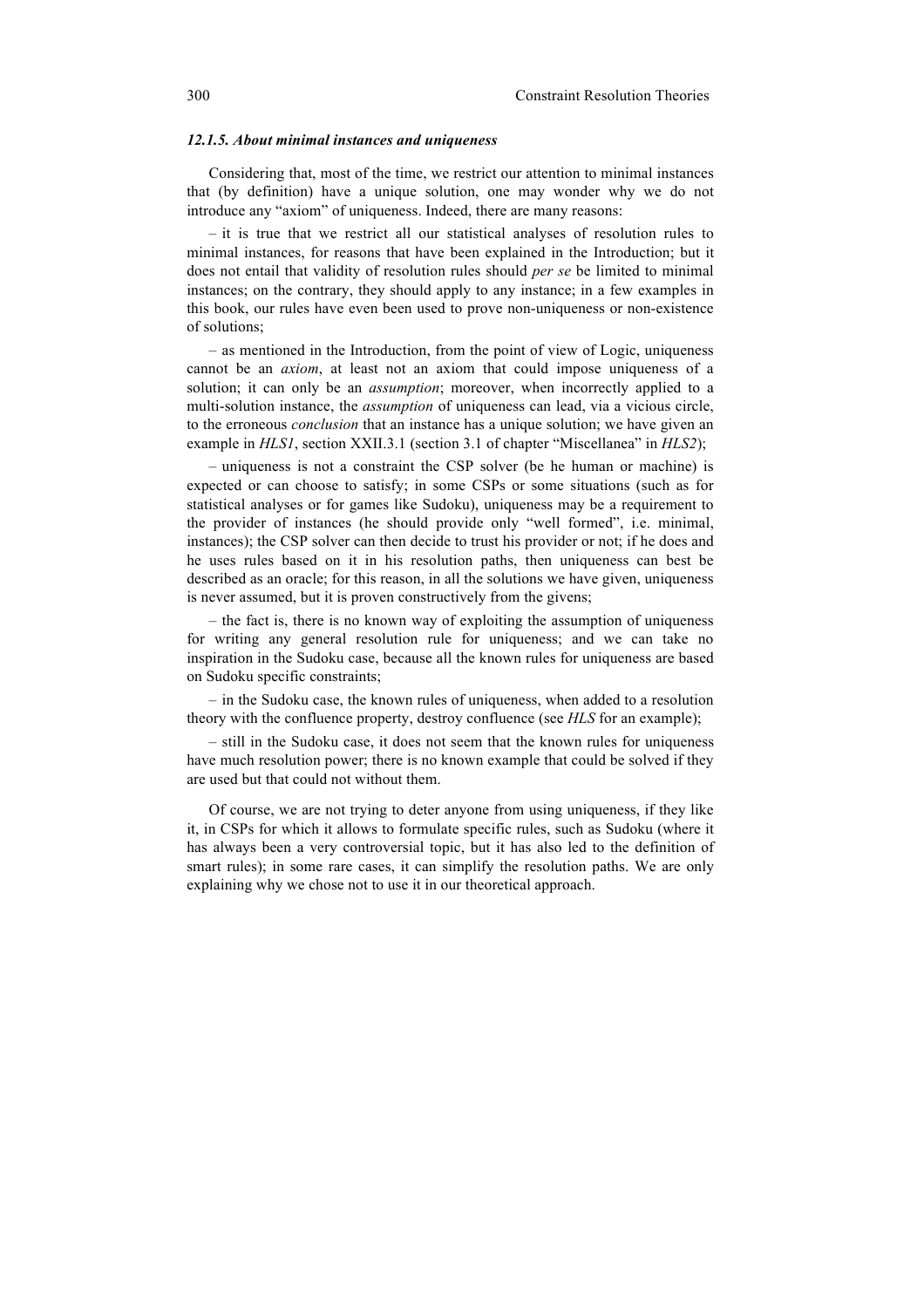# *12.1.6. About minimal instances vs density and tightness of constraints*

Two global parameters of a CSP, its "density of constraints" and its "tightness", have been identified in the classical CSP literature. Their influence on the behaviour of general-purpose CSP solving algorithms has been studied extensively and they have also been used to compare such algorithms. (As far as we know, these studies have been about unrestricted CSP instances; we have been unable to find any reference to the notion of a minimal instance in constraint satisfaction.)

Definitions: the *density of constraints* of a CSP is the ratio between the number of label pairs linked by a constraint (supposing that all the constraints are binary) and the total number of label pairs; the *tightness* of a CSP is the ratio between the number of label pairs linked by a "strong" constraint (i.e. a constraint due to a CSP variable) and the number of label pairs linked by a constraint.

Density reflects the intuitive idea that the nodes of a graph (here, the graph of labels) can be more or less tightly linked by the edges (here the binary contradictions); it also evokes a few general theorems relating the density and the diameter of a random graph (a topic that has recently become very attractive because of communication networks). Tightness evokes the difference we have mentioned between Sudoku (tightness 100%) and n-Queens (tightness  $\sim$  50%, depending on n).

In the context of this book, relevant questions related to these parameters should be about their influence on the scope of the various types of resolution rules with respect to the set of minimal instances of the CSP. However, how these two parameters should be defined in this context is less obvious than it may seem at first sight. The question is, should one compute these parameters using all the labels of the CSP or only the actual candidates?

Taking the 9×9 Sudoku example (again!), the computation is easy for labels: there are 729 labels (all the nrc triplets) and each label is linked to 8 different labels on each of the n, r, c axes, plus 4 remaining labels on the b axis. Each label is thus linked to the same number (28) of other labels and one gets a density equal to  $28/728 = 3.846\%$ . More generally, for n×n Sudoku with n = m<sup>2</sup>, density is:  $(4m^2-2m-2)/(m^6 - 1)$ ; it tends rapidly to zero (as fast as  $4/n^2$ ) as the grid size n

increases.

However, considering the first line of each resolution path in this book, one can check that for a minimal puzzle, after the initial Elementary Constraint Propagation rules have been applied (i.e. after the straightforward initial domain restrictions), the number of candidates remaining in the resolution state  $RS<sub>P</sub>$  of an instance P is much smaller. As all that happens in a resolution path depends only on  $RS<sub>P</sub>$ , a definition of density based on the candidates in  $RS<sub>P</sub>$  can be expected to be more relevant. But, the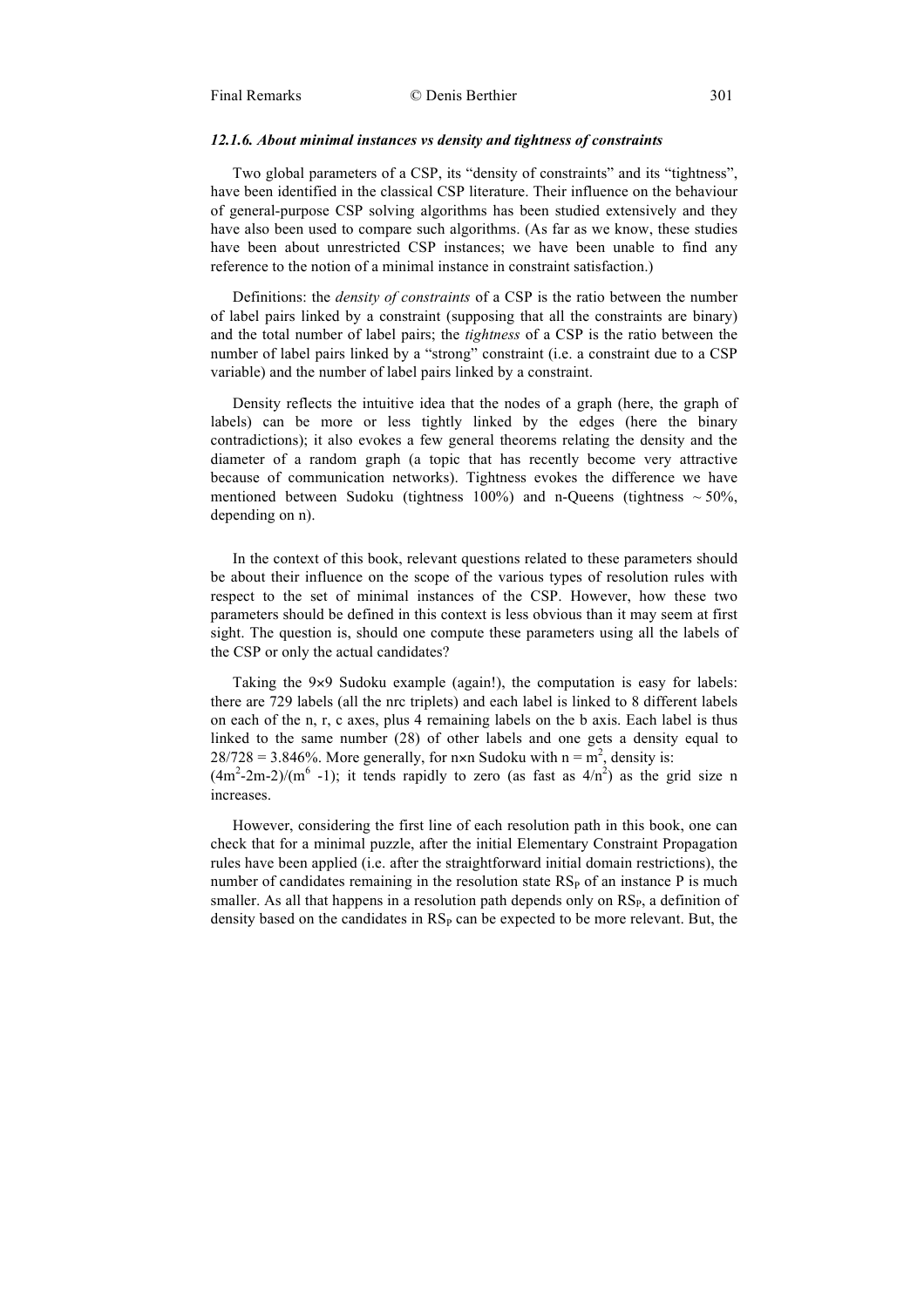analysis of the first series of 21,375 puzzles produced by the controlled-bias generator, leads to the following conclusions, showing that neither the number of candidates in  $RS<sub>P</sub>$  nor the density of constraints in  $RS<sub>P</sub>$  have any significant correlation with the difficulty of a puzzle P (measured by its W rating):

– the number of candidates in  $RS<sub>P</sub>$  has mean 206.1 (far less than the 729 labels) and standard deviation 10.9; it has correlation coefficient -0.20 with the W rating;

– the density of constraints in  $RS_P$  has mean 1.58% (much less than when computed on all the labels) and standard deviation 0.05%; its has correlation coefficients -0.16 with the number of candidates in  $RS<sub>P</sub>$  and -0.06 with the W rating.

Can tightness give better or different insights? This parameter plays a major role in the left to right extension steps of the partial chains of all the types defined in this book. In n×n Sudoku or n×n LatinSquare, tightness is 100%, whatever the value of n; these examples may therefore not be used to investigate this parameter. If there are few CSP variables, there may be few chains. However, from the millions of Sudoku puzzles we have solved, problems that appear for the hardest ones solvable by whips or g-whips arise from two opposite causes: not only because there are too few partial whips or g-whips (and no complete ones), but also because there are too many useless partial whips or g-whips (eventually leading to memory overflow problems).

One idea that needs be explored in more detail is that the possible effects of initial density or tightness of constraints are minimised by considering only the thin layer of minimal puzzles (as is the case for the number of givens).

## *12.1.7. About a strategic level*

We have used the confluence property to justify the definition of a "simplest first strategy" for all the braid (and, by extension, the whip) resolution theories. This strategy fits the goals of finding the simplest solution (keeping the above comments on "simplest" in mind) and of rating an instance.

Other systematic strategies can also be imagined. One of them is considering subsets of CSP variables of "same type" and restricting all the rules to such subsets. This is what we have done for Sudoku in *HLS1*, with the 2D rules. It is easy to see that, as the "2D" rules are the projections of the "3D" ones presented here, all the 2D-braid theories (in the four rc, rn, cn and bn spaces) are stable for confluence and have the confluence property; it is therefore also true of their union. In *HLS1*, we have shown that 97% of the Sudogen0 puzzles can be solved by such 2D rules (the real percentage may be a little less for an unbiased sample). We still consider these rules as interesting special cases that have an obvious place in the "simplest first" strategy and that may be easier to find and/or to understand for a human player.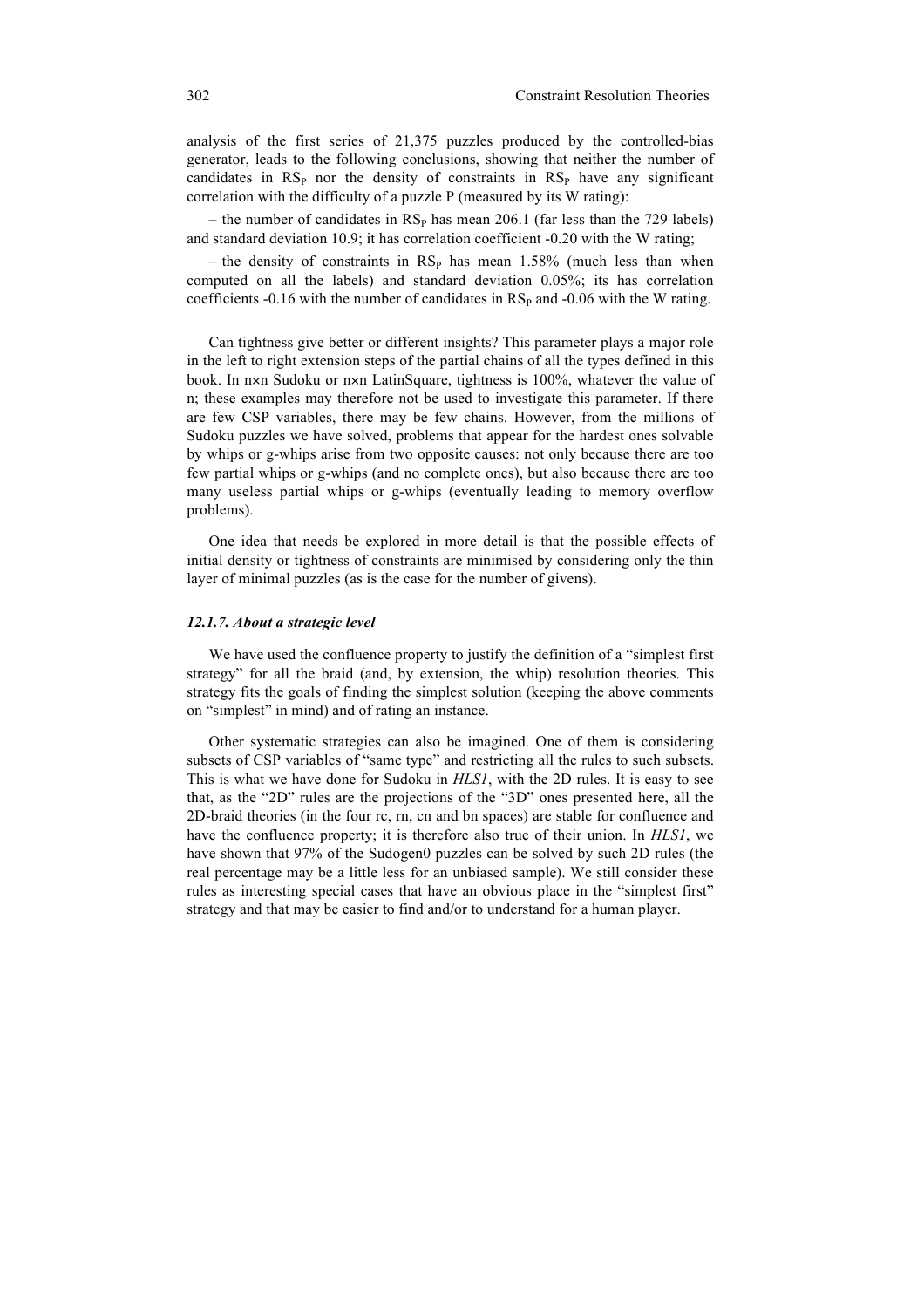1

Now, it is very unlikely that any human solver would proceed in such a systematic way as described in the above strategies. He may prefer to concentrate on some aspect of the puzzle and try to eliminate a candidate from a chosen cell (or group of cells). As soon as he has found a pattern justifying an elimination, he applies it. This could be called the opportunistic "first-found-first-applied strategy". And, thanks to stability for confluence, it is justified in all the generalised braid resolution theories defined in this book (there can be no "bad" move blocking the way to the solution).

What may be missing however in our approach is more general "strategic" knowledge<sup>3</sup> for orienting the search: when should one look for such or such pattern? But the fact is, we have no idea of which criteria could constitute a basis for such knowledge. Moreover, even in the most studied Sudoku CSP, whereas there is a plethora of literature on resolution techniques (sometimes misleadingly called strategies), nothing has ever been written on the ways they should be used, i.e. on what might legitimately be called strategies. In particular, one common prejudice is that one should first try to eliminate bivalue/bilocal candidates (i.e., in our vocabulary, candidates in bivalue rc, rn, cn or bn cells). Whereas this may work for simple puzzles, it is almost never possible for complex ones. This can easily be seen by examining some of the examples of this book, with the long sequences of whip eliminations necessary before a Single is found: if any of these eliminations had occurred for a candidate from a bivalue/bilocal cell, then it would have been immediately followed by a Single.

## *12.1.8. About ratings and the requirement for the "simplest" solution*

Our initial motivations included a "pure logic solution" and a "simplest solution". If the first goal has been reached in Part I, one may wonder what the second goal has become.

For any instance P of any CSP, several ratings of P have been introduced. All of them are defined in pure logic terms and are intrinsic properties of P; moreover, they have been shown to be largely mutually consistent, i.e. "most of the time" they assign the same ratings to P (at least for Sudoku). Moreover, for any CSP whose minimal instances can be solved with at most two levels of Trial-and-Error, the BB rating, a rating that can thus be considered as universal, has even been defined.

But what the multiplicity of these logically grounded ratings shows is that there is one thing all our formal analyses cannot do in our stead: choosing what should be considered as "simplest". And this can only depend on one's specific goals. Let us illustrate this with the Sudoku CSP. Whether these remarks would apply to other CSPs, or how they should be modified, remains an open question.

 $3$  [Laurière 1978] presents a different perspective, based on general-purpose heuristics.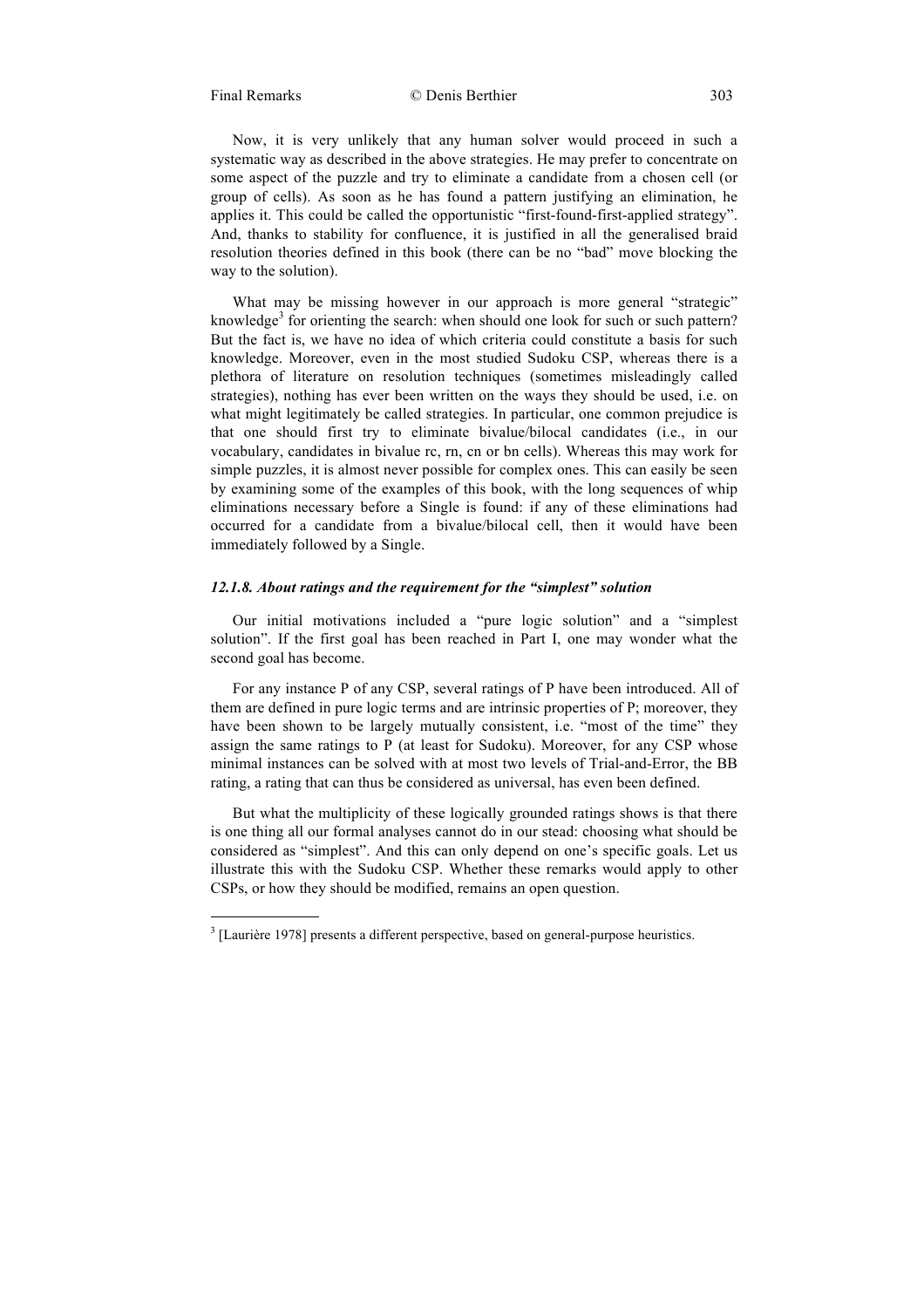If one is interested in the simplest solution for all the minimal puzzles, then, considering the statistical results of chapter 6, a whip solution would certainly be the simplest one, *statistically*; a g-whip solution would be a good alternative. "Statistically" means that, in rare cases, a better solution based on Subsets or g-Subsets or Reversible Subset Chains could be found.

If one is interested in providing examples of some particular set of techniques or promoting them, then a solution considered as the simplest must (tautologically) use only these techniques; the job will then be to provide nice examples of such puzzles; this is the approach implicitly taken by most puzzle providers and most databases of "typical examples" associated with solvers. Unfortunately, apart from those here and in *HLS*, we lack both formal studies of such sets of techniques and statistical analyses of their scopes.

If one is interested in the "hardest" puzzles, then the first thing should be to specify what is meant by "hardest" (in particular with respect to which rating); puzzles harder than the "hardest" known ones (wrt the SER rating) keep being discovered; one can consider that Part III of this book (apart from chapter 8) is dedicated to resolution rules for the hardest puzzles; it shows that different techniques of increasing complexity can be used to deal with them. Much seems to depend on two parameters: the maximal depth d of Trial-and-Error necessary to solve these instances and the maximal look-ahead l necessary to solve them at depth d-1. (Even for Sudoku, although we can reasonably conjecture that d=2, we have no formal proof of this; and we have no estimate for l, except that  $l \ge 6$ ).) However, for the very hardest puzzles, it may happen that the whole requirement of simplicity becomes merely meaningless: the existence of extremely rare but very hard instances that cannot be solved by any "simple" rules is a fact that cannot be ignored.

# **12.2. About the Sudoku CSP, beyond** *HLS2* **[for the readers of** *HLS***]**

This section is a quick review of the main points related to the Sudoku CSP that are new with respect to *HLS*.

### *12.2.1. About the general framework*

The general formal logic framework introduced in this book (all of Part I), when applied to Sudoku, is globally the same as in *HLS*. Only two slight differences appear: we now use Gentzen's "natural logic" instead of Hilbert's axioms; and, when dealing with the resolution states (formerly called "knowledge states" in *HLS*), we refer to the logic of necessitation instead of epistemic logic (or logic of knowledge). None of these changes has any practical consequences; in particular, resolution theories should still be understood as theories in intuitionistic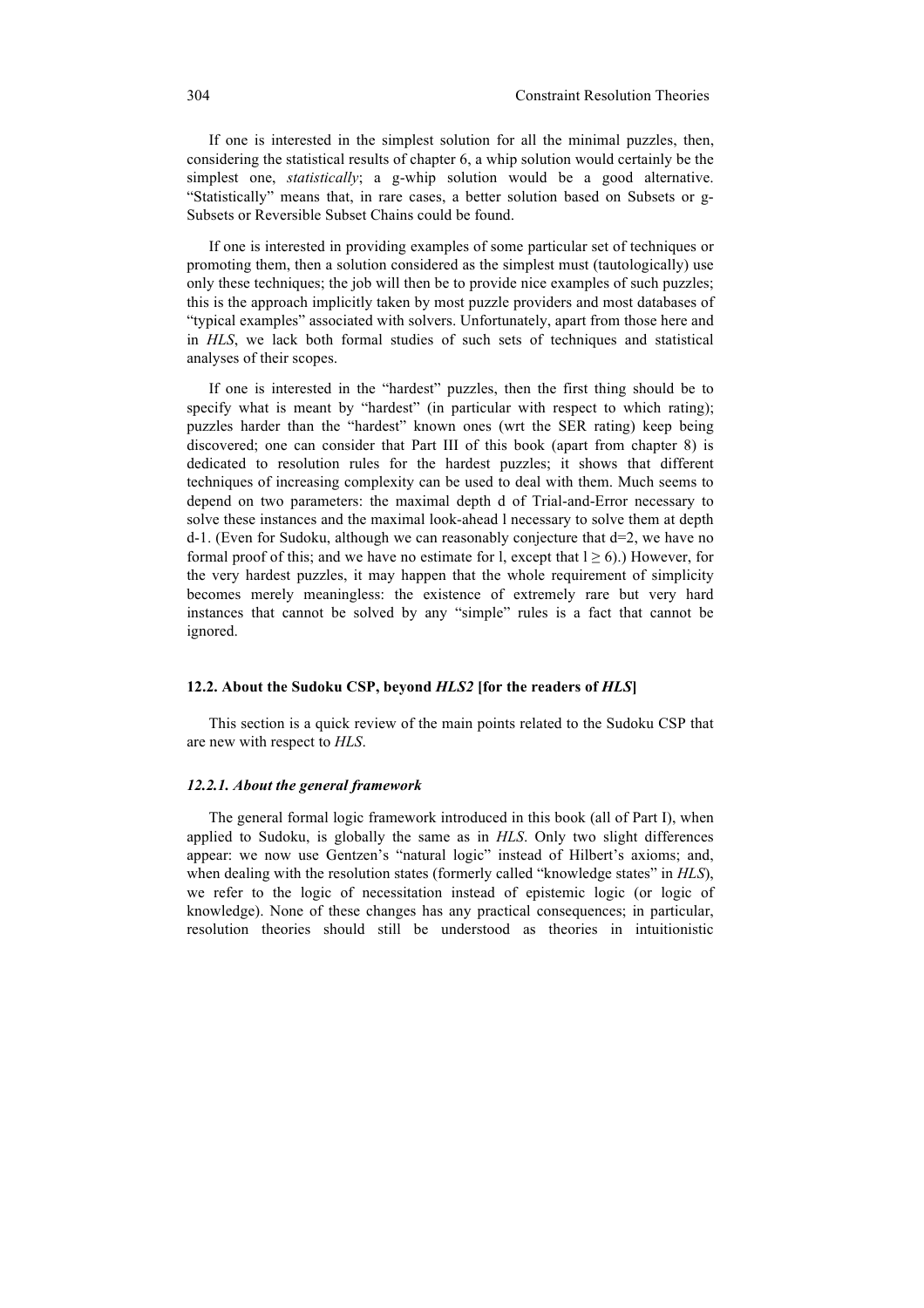(constructive) logic. Our definition of a resolution theory was slightly less precise in *HLS*.

But the main difference with *HLS* is that Sudoku is now considered as a CSP in a more systematic way than it was there; in particular:

– the cells in the Extended Sudoku Board are now explicitly interpreted as representations of CSP variables;

– the nrc notation introduced in *HLS2* as a convenient way of representing chains, now appears as an obvious special case of a natural notation for any CSP;

– basic interactions ("pointing" and "claiming") are systematically written as instances of whip[1];

– Subsets rules are first formulated in a general way, meaningful for any CSP, in terms of CSP variables and transversal sets, before being re-expressed for Sudoku in the usual terms of numbers, rows, columns and blocks; Naked, Hidden and Super-Hidden (Fish) Subsets are not only related by symmetry as they were in *HLS*; from the CSP point of view, they are now the very same rule, because the symmetries have been used at a higher level to introduce new CSP variables; (of course, this does not change anything for all practical purposes);

– the main change brought by this new perspective of Subsets is, it allows to introduce their "grouped" version (g-Subsets) as a natural generalisation (in the same way as several chain patterns have a grouped version) and to re-interpret the well-known Franken and Mutant Fish as g-Subsets.

# *12.2.2. New resolution rules and new ratings*

For the parts specifically dedicated to the Sudoku CSP (about a third of this book), they are very far from constituting a third edition of *HLS* (none of the examples, specialised versions of resolution rules or independence theorems present in *HLS2* has been reproduced here). Indeed, these parts start where *HLS2* ended.

We first introduced the following patterns, resolution rules and/or topics (that were not in *HLS2*) on the Sudoku Player's Forum in 2008; but in this book, most of them are now presented in the more general CSP framework (with a somewhat different, simpler terminology):

– whips (which are a more synthetic view of both nrczt- chains and lassoes);

– braids, with a detailed proof of the confluence property of braid resolution theories;

– definition of the Trial-and-Error procedure (T&E) and proof of the "T&E vs braids" theorem;

– definition of the controlled bias generator; comparison of various kinds of generators; unbiased statistics for the W rating for a much larger sample than in